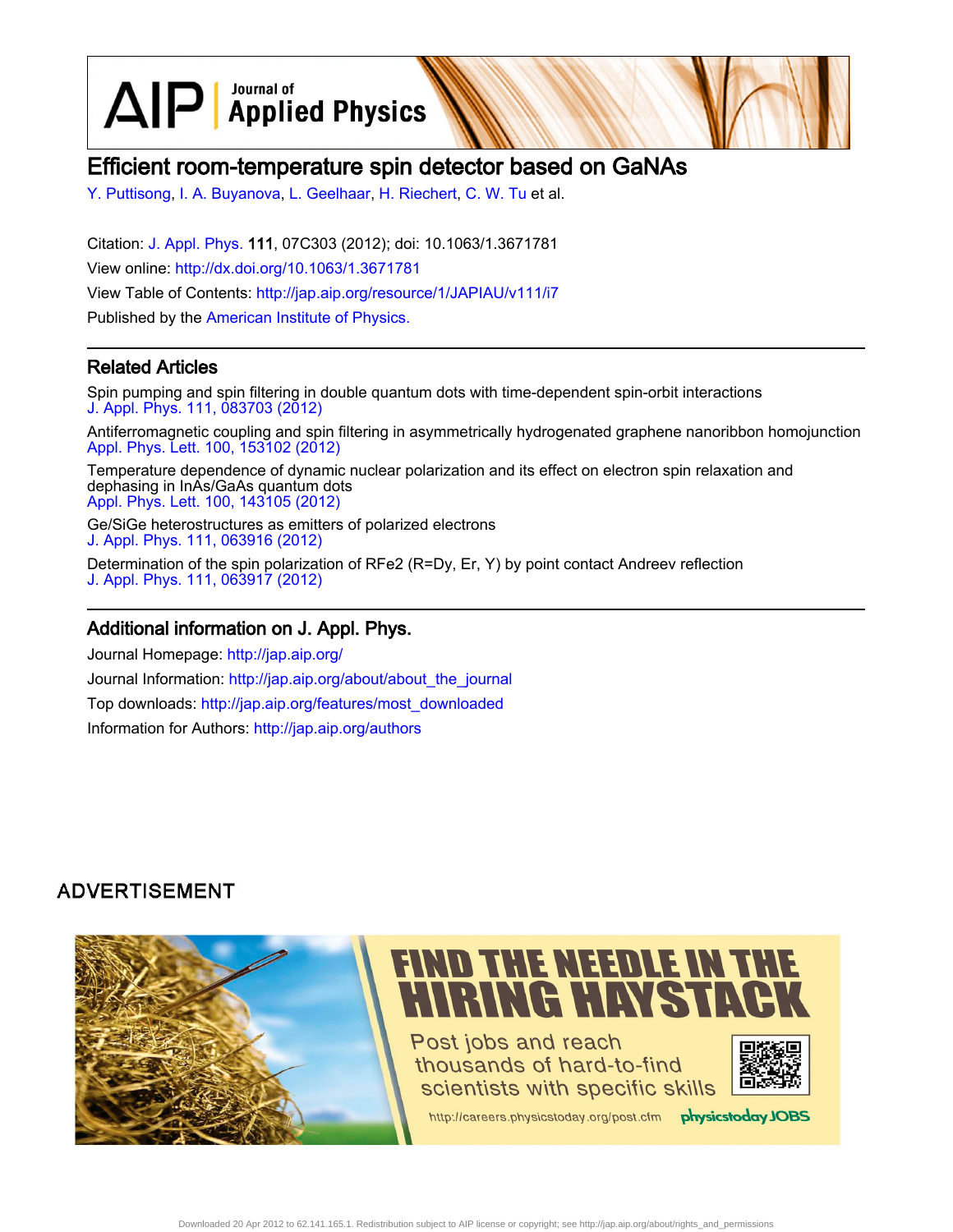### [Efficient room-temperature spin detector based on GaNAs](http://dx.doi.org/10.1063/1.3671781)

Y. Puttisong,<sup>1</sup> I. A. Buyanova,<sup>1</sup> L. Geelhaar,<sup>2</sup> H. Riechert,<sup>2</sup> C. W. Tu,<sup>3</sup> and W. M. Chen<sup>1,a)</sup> <sup>1</sup>Department of Physics, Chemistry and Biology, Linköping University, S-581 83 Linköping, Sweden<br><sup>2</sup>Paul Drude Institut für Eestkörpelektronik, 10117 Berlin, Germany  $^{2}$ Paul-Drude-Institut für Festkörpelektronik, 10117 Berlin, Germany  ${}^{3}$ Department of Electrical and Computer Engineering, University of California, La Jolla, CA 92093, USA

(Presented 3 November 2011; received 23 September 2011; accepted 20 October 2011; published online 15 February 2012)

Efficient and highly spin-dependent recombination processes are shown to not only turn GaNAs into an efficient spin filter but also to make it an excellent spin detector functional at room temperature (RT). By taking advantage of the defect-engineered spin-filtering effect, the spin detection efficiency is no longer limited by the fast spin relaxation of conduction electrons. This leads to a significant enhancement in the optical polarization of the spin detector, making it possible to reliably detect even very weak electron spin polarization at RT, as demonstrated by a study of spin loss during optical spin injection across a GaAs/GaNAs interface. V<sup>C</sup> 2012 American Institute of Physics. [doi:[10.1063/1.3671781](http://dx.doi.org/10.1063/1.3671781)]

The efficient generation, transport, and detection of spinpolarized electrons are essential to future spintronics.<sup>1–5</sup> Until now, most earlier studies have been restricted to low temperatures, at which spin effects are usually more pronounced due to the suppression of spin loss. Spin generation and detection at room temperature (RT) remain difficult and unresolved, however, particularly in semiconductor systems that are considered to potentially provide an excellent platform for the integration of electronics, photonics, and magnetics. Relievable RT spin detectors, as a key element in applications of spintronic devices and a means in the fundamental studies of spin injection and spin loss processes, are still lacking, in general. One of the most widely used methods in spin detection is by exploiting the optical polarization of band-to-band (BB) transitions in semiconductors, which directly measures the spin polarization of conduction electrons determined by the well-known selection rules of optical transitions.<sup>6</sup> Such optical spin detection has been shown to be very successful at low temperatures, but has unfortunately failed to provide sufficient efficiency for reliable spin detection at RT due to the accelerated spin relaxation, as illustrated in Fig.  $1(a)$ . In this work, by taking advantage of a recently discovered defect-engineered spin-filtering effect in  $GaNAs$ ,<sup>7</sup> we explore the potential of this material for efficient RT spin detection. We shall show that by transferring the spin orientation from conduction band (CB) electrons to electrons bound to spin-filtering defects that have a much longer spin lifetime, the spin polarization of the former is no longer limited by their own fast spin relaxation. This leads to a significant enhancement in spin polarization and in the intensity of the BB transitions, which enables us to detect even very weak electron spin polarization that is often encountered at RT. The effectiveness of such a spin detector is demonstrated by a case study of optical spin injection from a GaAs spin injection layer to an adjacent GaNAs spin detector.

The studied GaAs/GaNAs structures were grown by molecular beam epitaxy at temperatures,  $T_g$ , of 390–580 °C on a (001)-oriented GaAs substrate. The growth started with a 2500 A-thick GaAs buffer, followed by either a GaNAs epilayer (about 1000 A in thickness) or 7-period  $GaAs/GaNAs$  $(200/70 \text{ Å})$  multiple quantum-wells, and finally capped by a GaAs layer  $(200-1000 \text{ Å}$  thick). The N compositions of the GaNAs epilayers are in the range of 1.3–2.6%. Optical orientation experiments were performed in a backscattering geometry, with both the excitation and detection beams directed along the growth axis of the samples. A Ti-sapphire laser was employed for optical excitation at wavelengths of 750–980 nm. The resulting photoluminescence (PL) signals were dispersed by a monochromator and detected by a cooled Ge detector. A  $[1/4]$ -wave plate, in combination with a linear polarizer, was used for the generation (or analysis) of the circular polarization of the excitation beam (or PL emissions). All experiments were carried out at RT.

First, we briefly describe the principle of efficient spin detection mediated by the defect-engineered spin filtering effect. Once CB electrons of a non-zero spin polarization enter such a spin detector, e.g., generated by electrical injection or by optical spin orientation under circularly polarized excitation, they can dynamically polarize the spin of the first electron bound to a paramagnetic spin-filtering defect via spin-dependent recombination (SDR) toward the same orientation.<sup>7–11</sup> As a result, the capture of a second electron by the defect can occur only if the captured CB electron has an opposite spin orientation (i.e., minority spin) due to the Pauli exclusion principle. In other words, when the spinfiltering effect is in action, the spin-filtering defects selectively filter out the minority-spin CB electrons, whereas the majority-spin CB electrons remain intact due to a spin blockade, as shown in Fig.  $1(b)$ . This spin-filtering process drives the defect and CB electrons toward complete spin polarization, when electron capture and recombination via the spinfiltering defects will cease to occur. Such strong spin polarization can be maintained regardless of the spin relaxation of the CB electrons. This is due to the fact that as soon as a CB electron makes a spin flip it will immediately be captured and depleted from the CB by the spin-filtering defects, and depleted from the CB by the spin-filtering defects,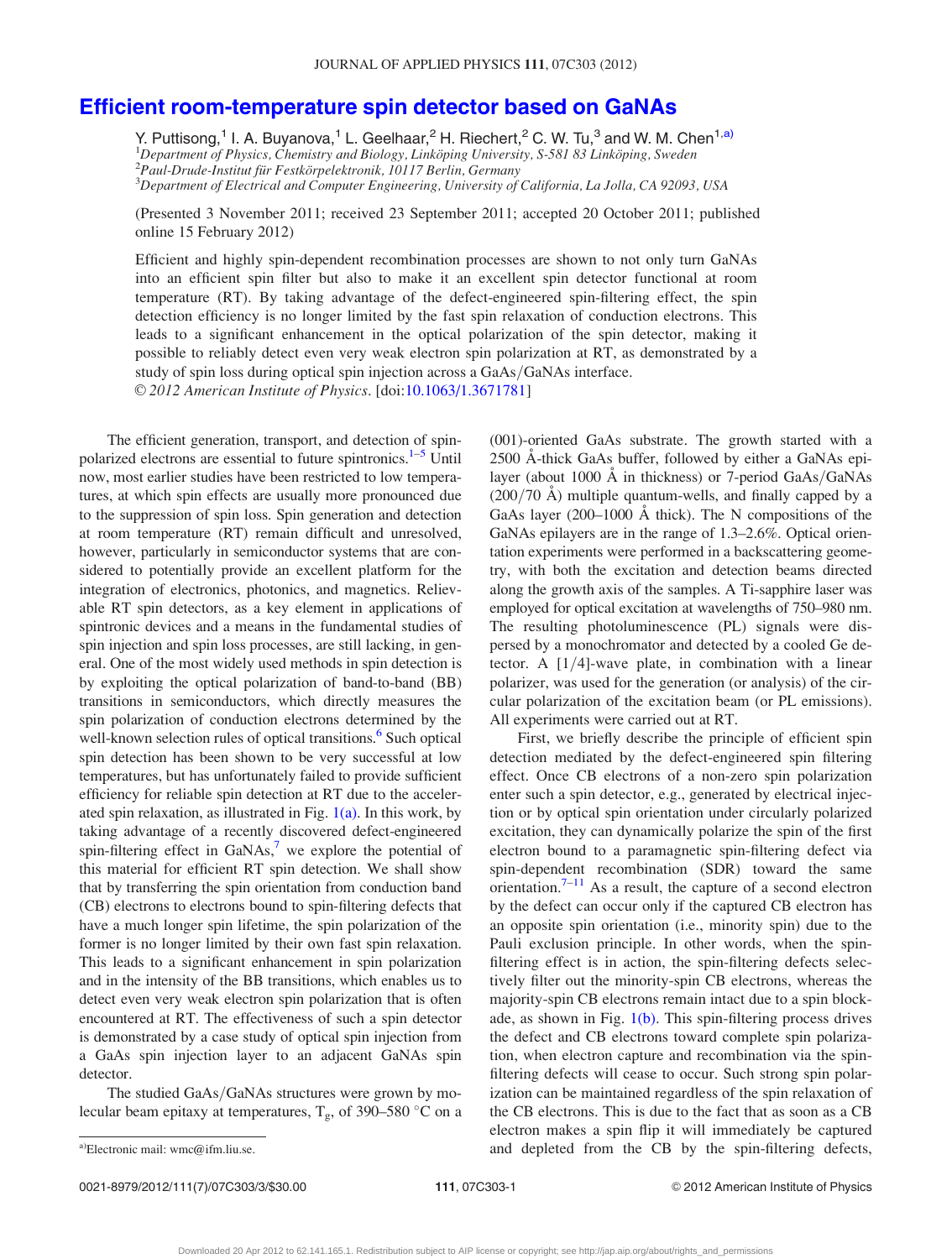<span id="page-2-0"></span>

FIG. 1. (Color online) Schematic pictures of (a) a conventional semiconductor spin detector, and (b) a spin-filtering enabled spin detector. (c) The CB electron spin polarization of a spin detector as a function of the ratio between the spin lifetimes of the defect electron  $(\tau_{sc})$  and the CB electrons  $(\tau_{s})$ , calculated from the coupled rate equations describing the defectengineered spin filtering effect with the specified parameters and  $\tau_s = 150 \text{ ps}$ (see Refs.  $7-11$ ). The  $N_{SDR}$  denotes the total concentration of the spin-filtering defects and  $G_{opt}$  denotes the total generation rate of the CB electrons by optical excitation. In the simulation, the capture coefficient of the CB electrons by the defects is assumed to be four times larger than that of the VB holes.

provided that the capture is much faster than the spin flip. This is valid as long as the electrons localized at the defects retain their spin orientation, i.e., possessing a much longer spin lifetime than CB electrons, which is generally true in semiconductors (especially for deep-level defects such as the spin-filtering defects). The spin detection efficiency is expected to increase with the increasing spin lifetime of the defects, as illustrated in Fig.  $1(c)$  from an analysis by the coupled rate equations.<sup>7–11</sup> When the initial spin polarization of the CB electrons is zero, e.g., zero electrical spin injection or under  $\sigma^x$  excitation, the aforementioned spin blockade should be absent as the defect electrons are not spin polarized. In this case, the defects will freely capture the CB electrons of both spin orientations and recombine them with valence band (VB) holes. This difference in the spin blockade between the cases with and without spin injection (e.g., between  $\sigma^+$  and  $\sigma^x$  excitation) can lead to a corresponding difference in the PL intensity between these two conditions, i.e., giving rise to the so-called SDR ratio,  $I^{\sigma^+}/I^{\sigma^x} > 1$ . The efficiency of the spin filtering and spin blockade effect, before reaching a saturation level, should strongly depend on the initial spin polarization,  $P_e^i$ , of the injected CB electrons. Therefore, both the spin polarization and density of the CB electrons resulting from the spin filtering effect are direct measures of  $P_e^i$ . The corresponding two types of spin detector signals are thus the optical polarization and intensity of the associated BB transitions, i.e.,  $P_{PL} = \frac{I_{\sigma^+} - I_{\sigma^-}}{I_{\sigma^+} + I_{\sigma^-}}$  and  $I^{\sigma^+}/I^{\sigma^x}$  (or  $I^{\sigma^-}/I^{\sigma^x}$ ). Here, the superscripts and subscripts represent the polarization of the excitation and emission light, respectively.

Now, we shall experimentally demonstrate that such spin detectors based on the studied GaNAs are, indeed, very effective. In Fig.  $2(a)$ , representative PL spectra are shown under circularly polarized (e.g.,  $\sigma^+$ , the open circles) and linearly



FIG. 2. (Color online) (a) PL, SDR, and (b) polarization spectra obtained at RT and 0 T from the  $GaN<sub>0.026</sub>As<sub>0.974</sub>$  epilayer. In (a), the crosses and open circles represent the PL spectra obtained under  $\sigma^x$  and  $\sigma^+$  excitation, respectively. The open triangles denote the measured SDR ratios. In (b), the crosses and open circles represent the PL polarization curves obtained under  $\sigma^x$  and  $\sigma^+$  excitation, respectively. All data were obtained under the excitation photon wavelength of 925 nm.

polarized  $(\sigma^x)$  excitation. All data shown in Figs. 2–4 were obtained from a GaNAs epilayer with 2.6% N composition grown at 390 °C, taken as an example. Similar results were obtained from all of the studied samples, quantitatively differing only in the efficiency of the spin detection. The fingerprints of the defect-engineered spin filtering effect are apparent in Fig. 2. First, a significant enhancement (about 70%) in the PL intensity of the BB transitions can clearly be observed under  $\sigma^+$  excitation as compared with that under  $\sigma^x$ excitation, giving rise to an SDR ratio of about 1.7. Secondly, the sizable SDR ratio is accompanied by strong PL polarization, up to 25%, by detecting at short wavelengths under  $\sigma^+$ excitation [Fig. 2(b)]. The observed spectral variation in  $P_{PL}$ arises from the overlap between the BB transitions from the CB to the heavy-hole (hh) and light-hole (lh) VB states, which contribute to the overall PL band[.12,13](#page-3-0) The CB-hh and CB-lh BB transitions are known to exhibit opposite optical polarization, leading to co-polarization with the excitation light for the former and counter-polarization for the latter.<sup>6</sup> The spectral variation in  $P_{PL}$  is caused by a hh-lh splitting due to a tensile in-plane strain field in GaNAs, leaving the CB-hh BB at the higher energy (or shorter wavelength) than the CB-lh BB. $^{12,13}$ In contrast, no PL polarization can be detected under  $\sigma^x$  excitation, as shown in Fig.  $2(b)$ , as expected.

To illustrate the significant enhancement of the spin detection efficiency by the spin filtering effect, we examined the spin detector signals (i.e., the PL polarization and the SDR ratio) in a transverse magnetic field that can completely suppress the defect-mediated spin filtering effect. This can be done because the field-induced Larmor precession of the electrons bound to the spin-filtering defects will lead to spin depolarization and will consequently deactivate the spin filtering/blockade effect via these defects. As a result, strong quenching of the PL polarization and the SDR ratio in an applied transverse field, known as a Hanle curve, should be observed. The results are shown in Fig.  $3(a)$  and  $3(b)$  for  $I^{\sigma^+}/I^{\sigma^x}$  and  $P_{PL}$ , respectively. As can be seen, the spin polarization of the defect electrons can be destroyed in a relative